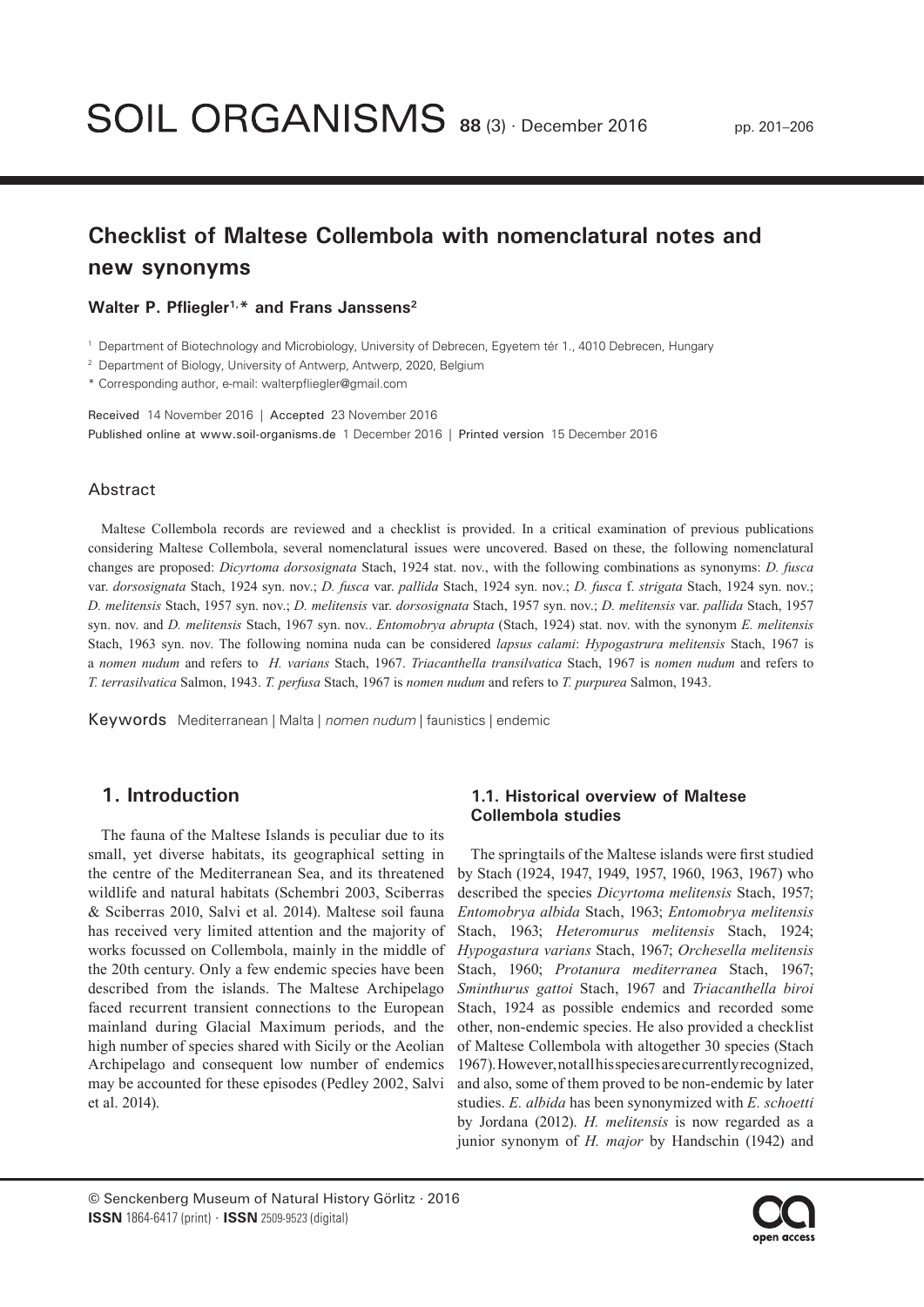Gisin (1960). *P. mediterranea* is now synonymized with *P. pseudomuscorum* by Dallai (1973). *H. varians* has been transferred to the *Ceratophysella* genus and *S. gattoi* to *Spatulosminthurus*. The species *C. varians*, *D. melitensis*, *S. gattoi* and *T. biroi* are still valid species that have been found elsewhere in Europe since they were described from the Maltese Islands (Deharveng & Fjellberg 2013). The species *D. melitensis*, however, is also interesting because Stach's earlier work (1924) has actually described it as variation *dorsosignata* of *D. fusca*, raising nomenclatural issues. Similarly, in the description of *E. melitensis*, the name was applied to type specimens that have already been coined *E. nivalis* var. *abrupta* decades before by Stach himself. These issues are explained in the Results section. Additionally, the record of *Isotomurus maculatus* (Schäffer, 1896) by Stach (1924) originally published as *Isotomurus palustris* var. *maculata* [sic] are questionable as his drawn specimens lack the diagnostic broad middorsal longitudinal spotty stripe of the species. The records from 1924 may represent a different species closely related to *I. maculatus*. Later, Stach (1967) also recorded typical specimens of *I. maculatus* from Malta. Another issue of Stach's Maltese Collembola are specimens of *Hypogastrura aequepilosa* (Stach, 1949), originally described in the genus *Neogastrura*. Stach 1967 (p. 395) referred to specimens of *H. aequepilosa* from Malta. He considered his *H. tullbergi* specimens from Malta identical to descriptions of *H. elegantula* Butschek, 1948 and *H. aequepilosa* but different from *H. boldorii* Denis, 1931. However, the presence of *H. tullbergi* in the Mediterranean is highly unlikely based on that it is considered a true Arctic species in newer literature (Fjellberg 1998). Consequently, the specimens of Stach may in fact represent *H. aequepilosa*, but without a thorough examination of specimens collected from Malta this question can not be settled. We thus tentatively represent this record as *H.* cf. *aequepilosa* in our checklist. Two *Seira* spp. that were recorded by Stach (1967) from Malta are also problematic: *Seira ferrarii* Parona, 1888 and *Seira italica* (Cassagnau & Delamare Deboutteville, 1953). Stach's illustrations and descriptions of Maltese specimens raise some questions about the identity of both species. Stach examined altogether three *S. ferrarii* specimens and concluded that they are in concordance with the chaetotaxy of the specimens of Yosii (1959) from Madrid. However, comparing the two descriptions reveals that Stach's specimens are much paler and have a different colour pattern and possess a less developed chaetotaxy and shorter antennae. Stach's specimens were thus likely subadults. Later Dallai & Ferrari (1971) redescribed *S. ferrarii* studying extensive topotypical material and stated that the species is quite variable in colour and also rendered *S. italica* a junior synonym of

*S. ferrarii*. Stach (1967) treated this species separately and gave a more detailed description than the species' original one, but without examining specimens from the type location of *S. italica*. The specimens recorded by him were likely adult and darker coloured *S. ferrarii* specimens.

Collembola records from Malta have been scarce after the works of Stach. Handschin (1942) mentioned *Dicyrtomina minuta-ornata* [sic], *Isotomurus balteatus*  (Reuter, 1876) [as *Isotomurus palustris* var. *balteata* (sic)], *Seira incerta* (Handschin, 1925), *Seira squamoornata*  (Stscherbakow, 1898) and *Sminthurus viridis* (Linnaeus, 1758) from Malta, but these records were represented in a column titled 'Greece + Malta' in his table, thus should in fact be applicable to Greece but not to Malta. Indeed, no record of these species apart from *S. viridis* have ever been published from Malta [according to Salmon (1964) and Stach's publications]. These records are to be deleted for the Maltese fauna. These misleading records have led for example Poinsot (1972) and Ellis (1974) to treat *I. balteatus* as a species present in Malta.

Thibaud & Christian (1989) studied interstitial Collembola from dune sand habitats on Gozo Island of the Maltese Archipelago and described *Odontellina sexoculata* Thibaud & Christian, 1989 and *Mesaphorura schembrii* Thibaud & Christian, 1989 as possible Maltese endemics and recorded several other species for the country. Since then, the tullbergiid *M. schembrii* has been also found in Albania and Morocco (Thibaud 2007).

Literature on Maltese Collembola was surveyed in this work with special emphasis on nomenclatural issues and dubious records and a checklist with currently valid names was compiled. The nomenclature of Collembola is based on Bellinger et al. (1996–2016).

# **2. Results**

## **2.1. The taxonomic status of**  *Dicyrtoma melitensis*

During the review of Collembola literature dealing with Malta, it was found that the status of the species *D. melitensis* originally described by Stach (1957) needs to be re-evaluated. In his first work dealing with the Maltese Collembola (Stach 1924), he described records of *D. fusca* (Lubbock, 1873), partly of its nominate form (forma *principalis*), and partly of two new dorsally striped variants (var. *dorsosignata* and var. *pallida*). The latter var. *pallida* is very pale, but otherwise identical to var. *dorsosignata*, questioning its status as a variant or infravariant. Later Stach (1957) elevated the striped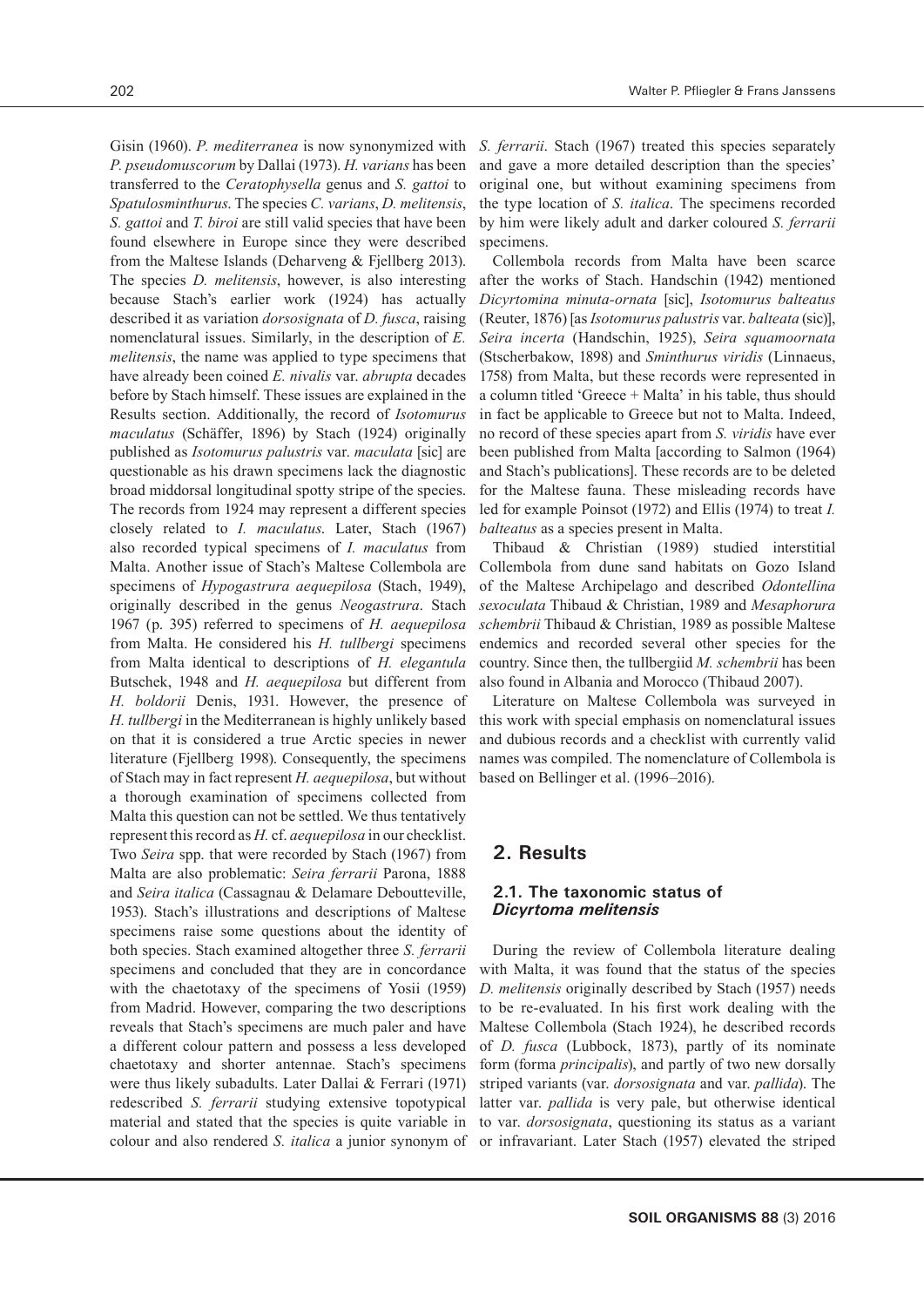Maltese forms to species level as *D. melitensis*, and transferred the var. *dorsosignata* and var. *pallida* to this new species, not discussing the forma *principalis* of his earlier work. As such Stach lowered *Dicyrtoma fusca* var. *dorsosignata* Stach, 1924 effectively to synonymy with *Dicyrtoma melitensis* var. *dorsosignata* Stach, 1957 and *Dicyrtoma fusca* var. *pallida* Stach, 1924 to synonymy with *Dicyrtoma melitensis* var. *pallida* Stach, 1957. It is noted that the description (p. 73) and drawing (Plate V. Fig. 1.) of *D. melitensis* Stach, 1957 are the copied versions of those of *D. fusca* var. *dorsosignata* Stach, 1924. Thus, according to the Principle of Priority, ICZN rules require the new status of the *Dicyrtoma dorsosignata* Stach, 1924 stat. nov., published earlier, leaving the following combinations as synonyms: *Dicyrtoma fusca* var. *dorsosignata* Stach, 1924: 125 syn. nov.; *Dicyrtoma fusca* var. *pallida* Stach, 1924: 125–126 syn. nov.; *Dicyrtoma fusca* f. *strigata* Stach, 1924: 124 [originally as *strigatus* (sic)] syn. nov.; *Dicyrtoma melitensis* Stach, 1957: 73 syn. nov.; *Dicyrtoma melitensis* var. *dorsosignata* Stach, 1957: 73 syn. nov.; *Dicyrtoma melitensis* var. *pallida* Stach, 1957: 73 syn. nov. and *Dicyrtoma melitensis* Stach, 1967: 415 syn. nov.

## **2.2. The taxonomic status of**  *Entomobrya melitensis*

When Stach described *E. melitensis* in 1963 he sunk *E. nivalis* var. *abrupta* Stach, 1924 to synonymy with the new name. No other specimens have been found since 1925, as stated in Stach (1967) and Stach used the types of var. *abrupta* to describe *E. melitensis*. According to the ICZN priority ruling, *E. melitensis* Stach, 1963 syn. nov. should be sunk to synonymy with *E. abrupta* (Stach, 1924) stat. nov.

#### **2.3. Other Collembola species described by Stach**

Some additional nomenclatural issues of Maltese Collembola have been uncovered in the species descriptions of Stach. *Hypogastrura varians*: this species was described in Stach (1967), but the author erroneously referred to it as *Hypogastrura melitensis* on p. 394 while, in the same work, he only described *H. varians*. *H. melitensis* is therefore a *lapsus calami*  that refers to *Hypogastura varians* Stach, 1967, and that species has been transferred respectively to the subgenus *Hypogastrura* (*Ceratophysella*) by Bourgeois & Cassagnau (1973) and later to the genus *Ceratophysella* by Dallai et al. (1995).

*Seira saxatilis* Gisin & da Gama, 1962: Stach (1967) referred to this species as *S. sexatilis* in the discussion of *S. dollfusi*, an incorrect subsequent spelling.

*Orchesella melitensis*: Stach (1960) [not in 1963 as mentioned erroneously in Stach (1967) (p.404)] coined *O. melitensis* for Maltese specimens collected in 1925– 1926. In the caption of Plate XV Fig. 6–8 Stach misspelled the new name as *Orchesella melitesis* [sic]. *Orchesella melitesis* Stach, 1960 is thus an incorrect subsequent spelling of *O. melitensis* Stach, 1960.

*Triacanthella* spp: In the abstract of his work, Stach (1967) made a misspelling of *T. biroi* (which he actually first described as *Triacanthella Birói* [sic], an incorrect original spelling) as *Tricanthella biroi* [sic], an incorrect subsequent spelling. Other, non-Maltese *Triacanthella* species, which he compares *T. biroi* to, raise more nomenclatural issues. *Triacanthella transilvatica* Stach, 1967: 398 is a *lapsus calami* for *T. terrasilvatica* Salmon, 1943. *Triacanthella perfusa* Stach, 1967:398 is a *lapsus calami* for *T. purpurea* Salmon, 1943. *Triacanthella serenseni* Stach, 1967: 398 is an incorrect subsequent spelling of *T. sorenseni* Salmon, 1949.

# **3. Check list**

The valid species recorded from the Maltese Archipelago according to current nomenclature are listed below. The species belonging to several genera (*Entomobrya*, *Pseudosinella*, *Lepidocyrtus*, *Metaphorura*) were recorded and identified before recent revisions, thus the knowledge on Maltese Collembola would greatly benefit from new collecting efforts and updated identifications.

Of the altogether 44 valid Collembola species already recorded from Malta, only *Entomobrya melitensis*, *Odontellina sexoculata*, and *Orchesella melitensis* can be considered endemic according to present knowledge. Most other species of the Maltese Collembola fauna are wide-spread ones distributed accross the Mediterranean and/or Europe.

#### **Bourletiellidae**

1. *Deuterosminthurus pallipes* (Bourlet, 1843) f. *repandus* Record originally published as *D. repandus*, a junior synonym. Reference: Stach (1967).

#### **Cyphoderidae**

2. *Cyphoderus albinus* Nicolet, 1842 Reference: Stach (1967).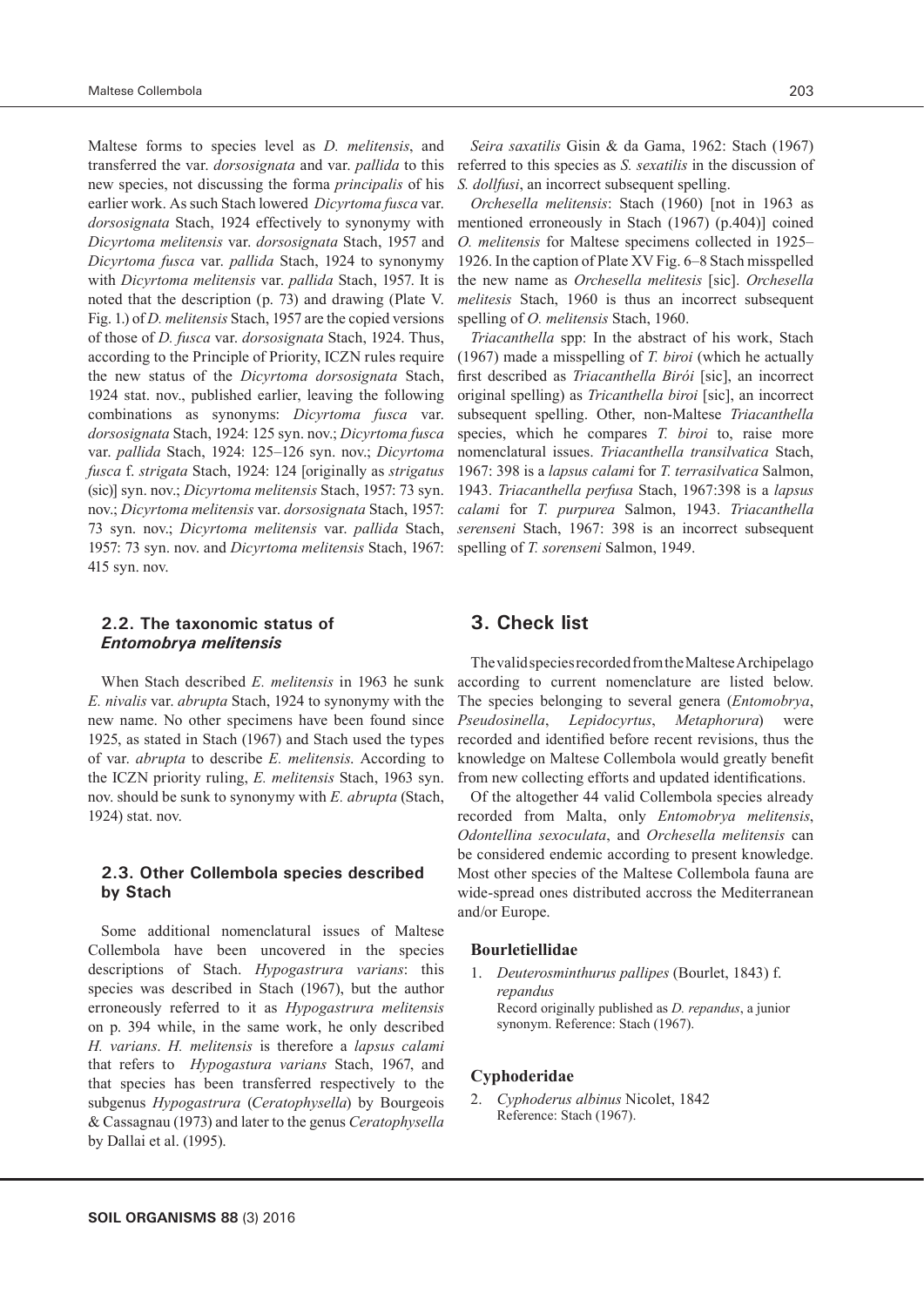#### **Dicyrtomidae**

- 3. *Dicyrtoma fusca* (Lubbock, 1873) Record originally published as *D. fusca* forma *principalis.* Reference: Stach (1924).
- 4. *Dicyrtoma dorsosignata* Stach, 1924 stat. nov. Described from Malta, but not endemic. Record originally published as *D. fusca* var. *dorsosignata* Stach, 1924. Reference: Stach (1924, 1957, 1967).

#### **Entomobryidae**

- 5. *Entomobrya abrupta* (Stach, 1924) stat. nov. Record originally published as *E. nivalis* var. *abrupta* Stach, 1924. Likely endemic. Never again found since 1925. Reference: Stach (1924, 1963, 1967).
- 6. *Entomobrya lanuginosa* (Nicolet, 1841) Also recorded as *E. lanuginosa* f. *maritima*, a junior synonym. Reference: Stach (1924, 1967).
- 7. *Entomobrya marginata* (Tullberg, 1871) Reference: Stach (1967).
- 8. *Entomobrya nivalis* (Linnaeus, 1758) Reference: Stach (1967).
- 9. *Entomobrya schoetti* Stach, 1922 Record originally published as *E. albida* Stach, 1963, a junior synonym. Reference: Stach (1963, 1967).
- 10. *Heteromurus major* (Moniez, 1889) Also recorded as *H. melitensis*, a junior synonym. Reference: Stach (1924, 1967), Handschin (1942).
- 11. *Lepidocyrtus curvicollis* Bourlet, 1839 Reference: Stach (1967).
- 12. *Lepidocyrtus lanuginosus* (Gmelin, 1788) Reference: Stach (1967).
- 13. *Lepidocyrtus paradoxus* Uzel, 1890 Reference: Stach (1967).
- 14. *Orchesella melitensis* Stach, 1960 Endemic. Never found again since 1960. Reference: Stach (1960, 1967).
- 15. *Pseudosinella alba* (Packard, 1873) Reference: Stach (1967).
- 16. *Seira dollfusi* (Carl, 1899) Reference: Stach (1967).
- 17. *Seira domestica* (Nicolet, 1842) Reference: Stach (1967).
- 18. *Seira ferrarii* Parona, 1888 Also recorded as *S. italica*, a junior synonym. Reference: Stach (1967).
- 19. *Seira incolorata* (Wahlgren, 1906) Record originally published as *S. dollfusi* f. *pallens*, a junior synonym. Reference: Stach (1967).
- 20. *Willowsia nigromaculata* (Lubbock, 1873) Reference: Stach (1967).

#### **Hypogastruridae**

- 21. *Acherontiella bougisi* Cassagnau & Delamare, 1955 Reference: Dallai (1978).
- 22. *Ceratophysella varians* (Stach, 1967) Described from Malta, but not endemic. Reference: Stach (1967).
- 23. *Hypogastrura* cf. *aequepilosa* (Stach, 1949) Originally recorded as *H. tullbergi* (Schäffer, 1900), see Introduction. Reference: Stach (1967).
- 24. *Triacanthella biroi* Stach, 1924 Described from Malta, but not endemic. Originally spelled *T. Bíroi* [sic]. Reference: Stach (1924, 1967).
- 25. *Xenylla maritima* Tullberg, 1869 Reference: Stach (1967).

#### **Isotomidae**

- 26. *Hemisotoma thermophila* (Axelson, 1900) Record originally published as *Cryptopygus thermophilus*, a junior synonym. Reference: Thibaud & Christian (1989).
- 27. *Isotoma viridis* Bourlet, 1839 Reference: Stach (1947).
- 28. *Isotomiella minor* (Schäffer, 1896) Reference: Stach (1947).
- 29. *Isotomodes productus* (Axelson 1906) Reference: Thibaud & Christian (1989).
- 30. *Isotomurus maculatus* (Schäffer, 1896) Record originally published as *I. palustris* f. *maculata*  [sic]. Reference: Stach (1967).
- 31. *Isotomurus palustris* (Müller, 1776) Reference: Stach (1947, 1967).
- 32. *Isotomurus* cf. *maculatus* (Schäffer, 1896) Record originally published as *I. palustris* var. *maculata* [sic]. Reference: Stach (1924).
- 33. *Parisotoma notabilis* (Schäffer, 1896) Reference: Stach (1967).

## **Neanuridae**

- 34. *Anurida maritima* (Guérin-Méneville, 1836) Reference: Stach (1967).
- 35. *Friesea mirabilis* (Tullberg, 1871) Reference: Thibaud & Christian (1989).
- 36. *Friesea oligorhopala* Caroli, 1914 Reference: Stach (1949, 1967).
- 37. *Micranurida meridionalis* Cassagnau, 1952 Reference: Thibaud & Christian (1989).
- 38. *Protanura pseudomuscorum* (Börner, 1903) Originally recorded as *P. mediterranea* Stach, 1967, a junior synonym. Reference: Stach (1967).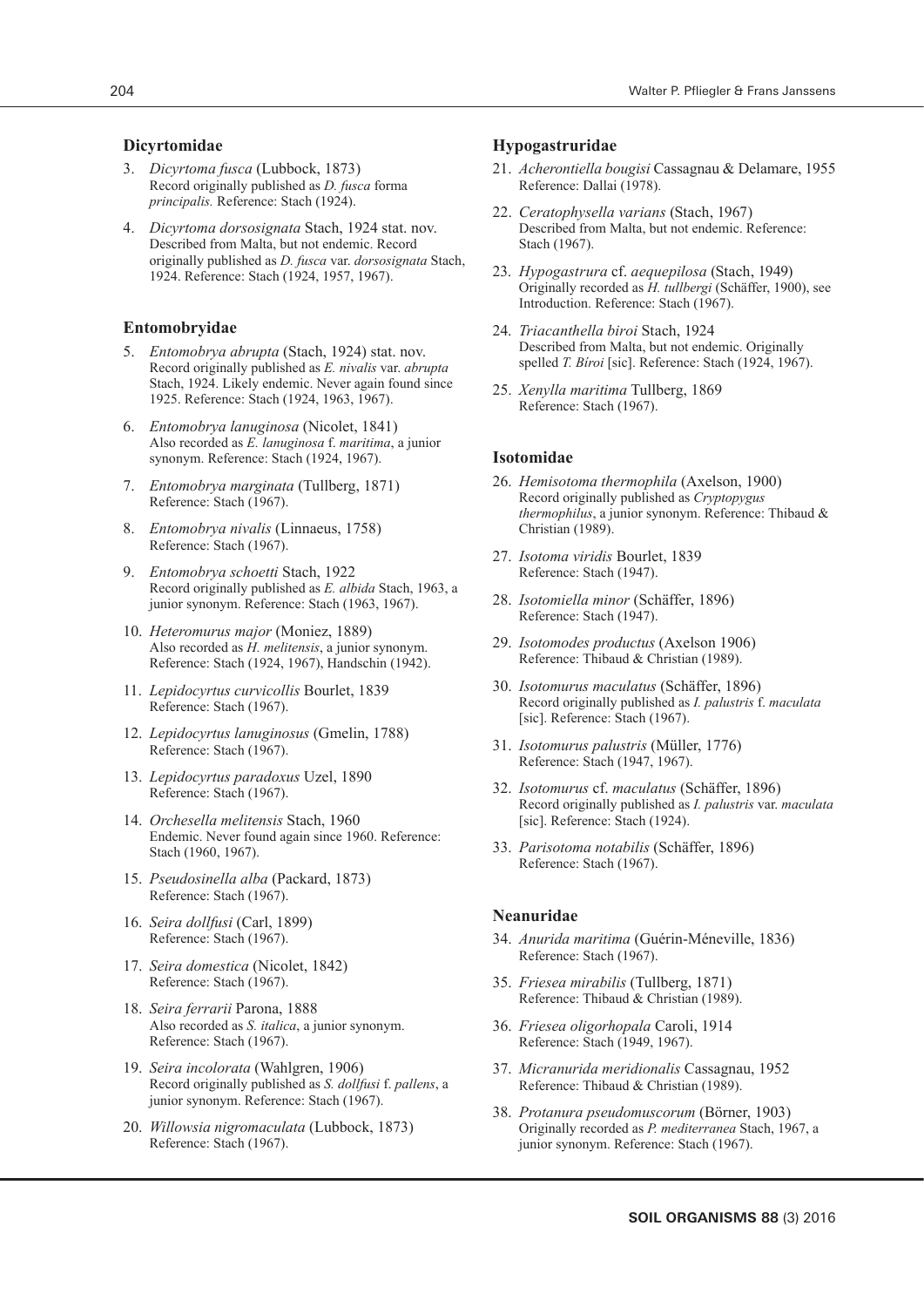#### **Odontellidae**

39. *Odontellina sexoculata* Thibaud & Christian, 1989 Endemic. Reference: Thibaud & Christian (1989).

#### **Sminthuridae**

- 40. *Spatulosminthurus gattoi* (Stach, 1967) Originally described as *Sminthurus gattoi*. Described from Malta, but not endemic. Reference: Stach (1967).
- 41. *Sminthurus viridis* (Linnaeus, 1758) Reference: Stach (1967).

#### **Tullbergiidae**

- 42. *Mesaphorura macrochaeta* Rusek, 1976 Reference: Thibaud & Christian (1989).
- 43. *Mesaphorura schembrii* Thibaud & Christian, 1989 Described from Malta, but not endemic. Reference: Thibaud & Christian (1989).
- 44. *Metaphorura affinis* (Börner, 1903) Reference: Thibaud & Christian (1989).

# **4. Acknowledgements**

We are grateful to Arnold Sciberras for providing literature.

# **5. References**

- Bellinger, P. F., K.A. Christiansen & F. Janssens (1996–2016): Checklist of the Collembola of the World [http://www. collembola.org]
- Bourgeois, A. & P. Cassagnau (1973): Les perturbations morphogénétiques de type épitoque chez les Collemboles Hypogastruridae. – Comptes rendus hebdomadaires des séances de l'Académie des sciences (Paris) **277**: 1197–1200.
- Dallai, R. (1973): Ricerche sui Collemboli. XVII. Le Isole Eolie. – Lavori della Societa Italiana di Biogeografia, Nuova Serie **3**: 481–590.
- Dallai, R. (1978): Ricerche sui Collemboli. XXIII. Una nuova species cavernicola della Sicilia (*Acherontiella carusoi* n. sp.). – Animalia **5** (113): 345–355.
- Dallai, R. & R. Ferrari (1971): Ricerche sui Collemboli VIII. Ridescrizione di *Seira ferrarii* Parona. – Redia **52**: 131–137.
- Dallai, R., E. Malatesta & P. Ramellini (1995): Apterygota: Collembola, Protura, Microcoryphia e Zygentoma (= Thysanura s.l.), Diplura. – In: Minelli, A., S. Ruffo & S. La Posta (eds): Checklist delle specie della fauna italiana. – Edizioni Calderini, Bologna, Italy: 25 pp.
- Deharveng, L. & A. Fjellberg (2013): Collembola. Fauna Europaea version 2.6.2*.* [http://www.faunaeur.org/]
- Ellis, W.N. (1974): The spring fauna of Collembola (Insecta) from Rhodos, with descriptions of some new taxa. – Beaufortia **22** (292): 105–152.
- Fjellberg, A. (1998): The Collembola of Fennoscandia and Denmark, Part I: Poduromorpha. – Fauna Entomologica Scandinavica **35**: 1–184.
- Gisin, H. (1960): Collembolenfauna Europas. Museum d'Histoire Naturelle, Genève, Switzerland: 312 pp.
- Handschin, E. (1942): Collembolen aus Palästina, nebst einem Beitrag zur Revision der Gattung *Cyphoderus*. – Revue Suisse de Zoologie **49**: 401–450.
- Jordana, R. (2012): Synopses on Palaearctic Collembola, Volume 7, Part 1: Capbryinae & Entomobryini. – Soil Organisms **84** (1): 1–390.
- Pedley M., M. Hughes Clarke & P. Galea (2002): Limestone Isles in a Crystal Sea: The Geology of the Maltese Islands. – Publishers Enterprises Group, San Gwann, Malta: 109 pp.
- Poinsot, N. (1972): Étude systématique et écologique des Collemboles Isotomidae de Provence. – Annales de la Société Entomologique de France **8** (3): 669–691.
- Salmon, J. T. (1964): An index to the Collembola. Volume 2. Royal Society of New Zealand, Bulletin No.**7**: 145–644.
- Salvi, D., P. J. Schembri, A. Sciberras & D. J. Harris (2014): Evolutionary history of the Maltese wall lizard *Podarcis filfolensis*: insights on the 'Expansion–Contraction' model of Pleistocene biogeography. – Molecular Ecology **23**: 1167–1187.
- Schembri, P. J. (2003): Current state of knowledge of the Maltese non-marine fauna. – In: Anonymous: Malta Environment and Planning Authority Annual report and accounts 2003. – Malta Environment and Planning Authority, Floriana, Malta: 36–65.
- Sciberras, J. & A. Sciberras (2010): Topography and flora of the satellite islets surrounding the Maltese Archipelago. – The Central Mediterranean Naturalist **5** (2): 31–42.
- Stach, J. (1924): Eine alte Reliktenform in der heutigen Apterygoten-Fauna von Malta, zugleich über einige Collembolen von dieser Insel und aus Tunis. – Annales historico-naturales Musei nationalis hungarici **21**: 105–130.
- Stach, J. (1947): The Apterygotan fauna of Poland in relation to the world-fauna of this group of insects. Family Isotomidae. – Panstwowe, Kraków, Poland: 488 pp.
- Stach, J. (1949): The Apterygotan fauna of Poland in relation to the world-fauna of this group of insects. Families: Anuridae and Pseudarchorutidae. – Panstwowe, Kraków, Poland: 122 pp.
- Stach, J. (1957): The Apterygotan fauna of Poland in relation to the world-fauna of this group of insects. Families: Neelidae and Dicyrtomidae. – Panstwowe, Kraków, Poland: 117 pp.
- Stach, J. (1960): The Apterygotan fauna of Poland in relation to the world-fauna of this group of insects. Tribe: Orchesellini. – Panstwowe, Kraków, Poland: 151 pp.